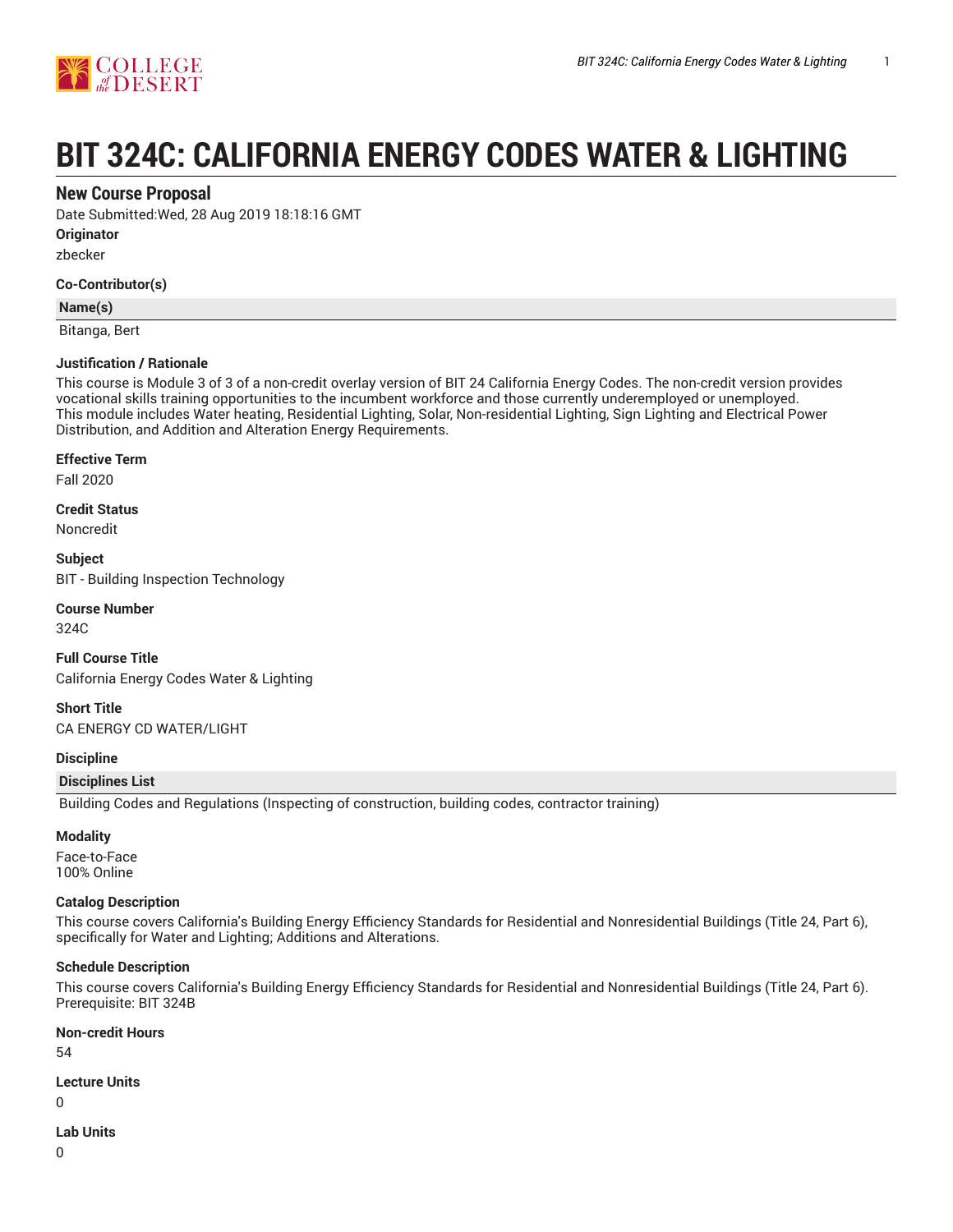

**In-class Hours** 18

**Out-of-class Hours** 36

**Total Course Units**

0 **Total Semester Hours** 54

**Override Description** Noncredit does not have lecture and lab.

**Prerequisite Course(s)** BIT 324B

# **Required Text and Other Instructional Materials**

**Resource Type** Book **Open Educational Resource** Yes

**Author** California Energy Commission

# **Title**

[California] Building Energy Efficiency Standards for Residential and Nonresidential Buildings (latest version)

# **Edition**

Latest Edition

#### **Publisher**

California Energy Commission

**Year** 2019

**College Level**

Yes

**Flesch-Kincaid Level** N/A

**Resource Type**

Book

**Author**

California Building Standards Commission

**Title**

[California] Reference Appendices: Joint Appendices, Residential Appendices, Nonresidential Appendices (latest version)

# **Edition**

Latest Edition

**Publisher** International Code Council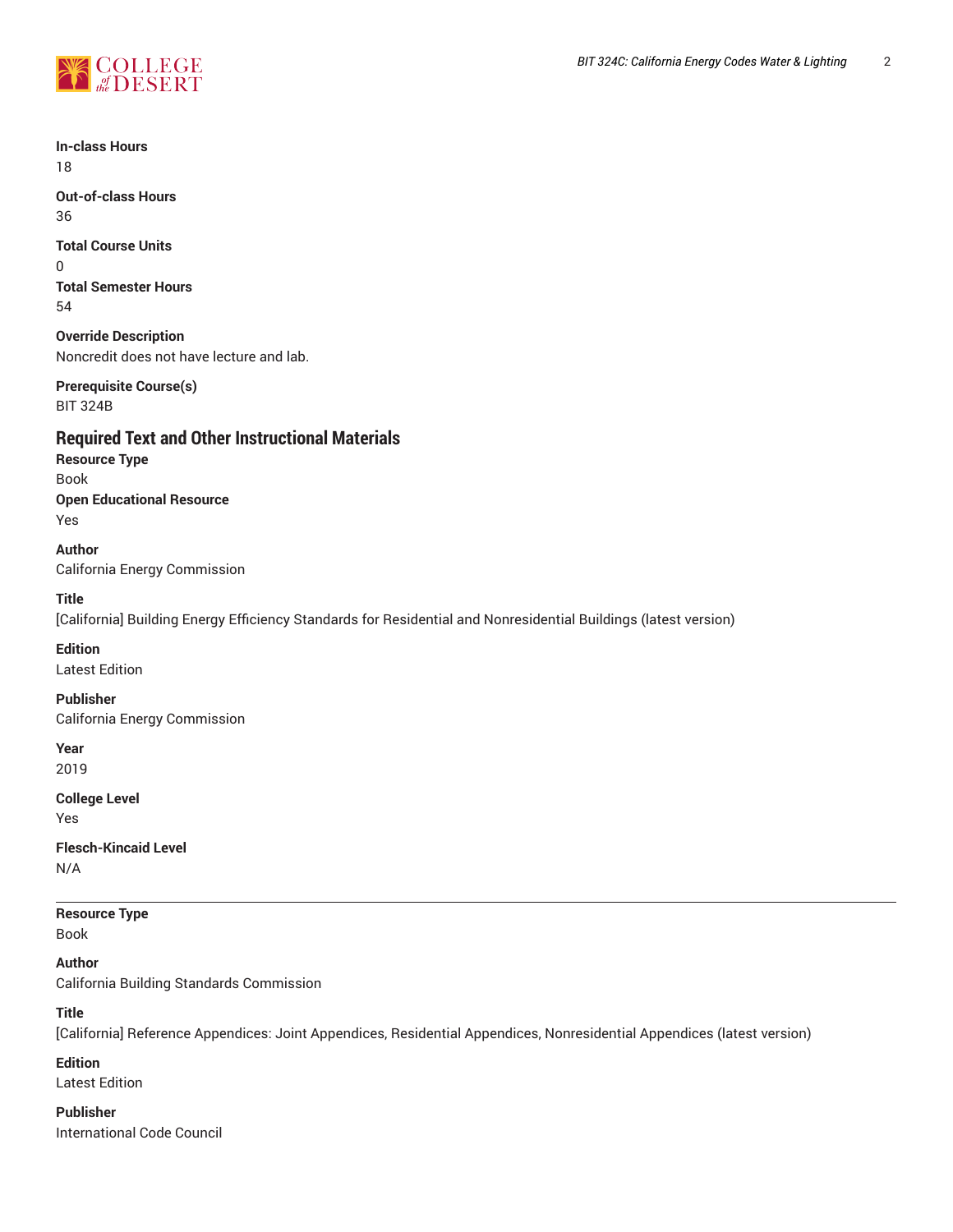

**Year** 2019

# **College Level**

Yes

**Flesch-Kincaid Level**

N/A

# **Class Size Maximum**

28

# **Entrance Skills**

Apply CA Energy codes in building envelope and mechanical construction regulation and design

# **Requisite Course Objectives**

BIT 324B-Apply CA Energy Codes in Building Envelope and Mechanical construction, regulation, and design

## **Entrance Skills**

Provide pertinent information for completion, submission, and registration of compliance documents.

## **Requisite Course Objectives**

BIT 324B-Provide pertinent information for completion, submission, and registration of compliance documents.

## **Entrance Skills**

Collect pertinent data for compliance needs.

#### **Requisite Course Objectives**

BIT 324B-Collect pertinent data for compliance needs.

# **Course Content**

- 1. Water Heating Requirements.
	- a. Overview.
	- b. Mandatory Requirements for Water Heaters.
	- c. Water Heating Equipment.
	- d. Instantaneous Gas Water Heaters.
	- e. Combined Hydronic System.
	- f. Distribution Systems Parallel Piping, Demand Recirculation/ Auto and Manual On, Compact Design, Point of Use, Pipe Insulation.
	- g. Multi-family, Motel/Hotels and High-Rise Residential.
	- h. Field Verification of Water Heating Systems.
	- i. Solar Water Heating.
	- j. Swimming Pool and Spa Heating.
	- k. Shower Heads and Faucets CALGreen Code.
- 2. Residential HERS Verification, Testing, and Documentation Procedures-Residential Appendices RA1 RA2 RA3 RA4.
	- a. CA Home Energy Rating Systems.
	- b. Summary of Measures.
	- c. Field Verification, Diagnostic Testing, and Certificate of Installation.
	- d. HERS Procedures Duct Measures.
	- e. HERS Procedures Air Conditioning Measures.
	- f. HERS Procedures Mechanical Ventilation Measures: IAQ.
	- g. HERS Procedures Building Envelope Measures: QII, Building Air Leakage, Blower Door.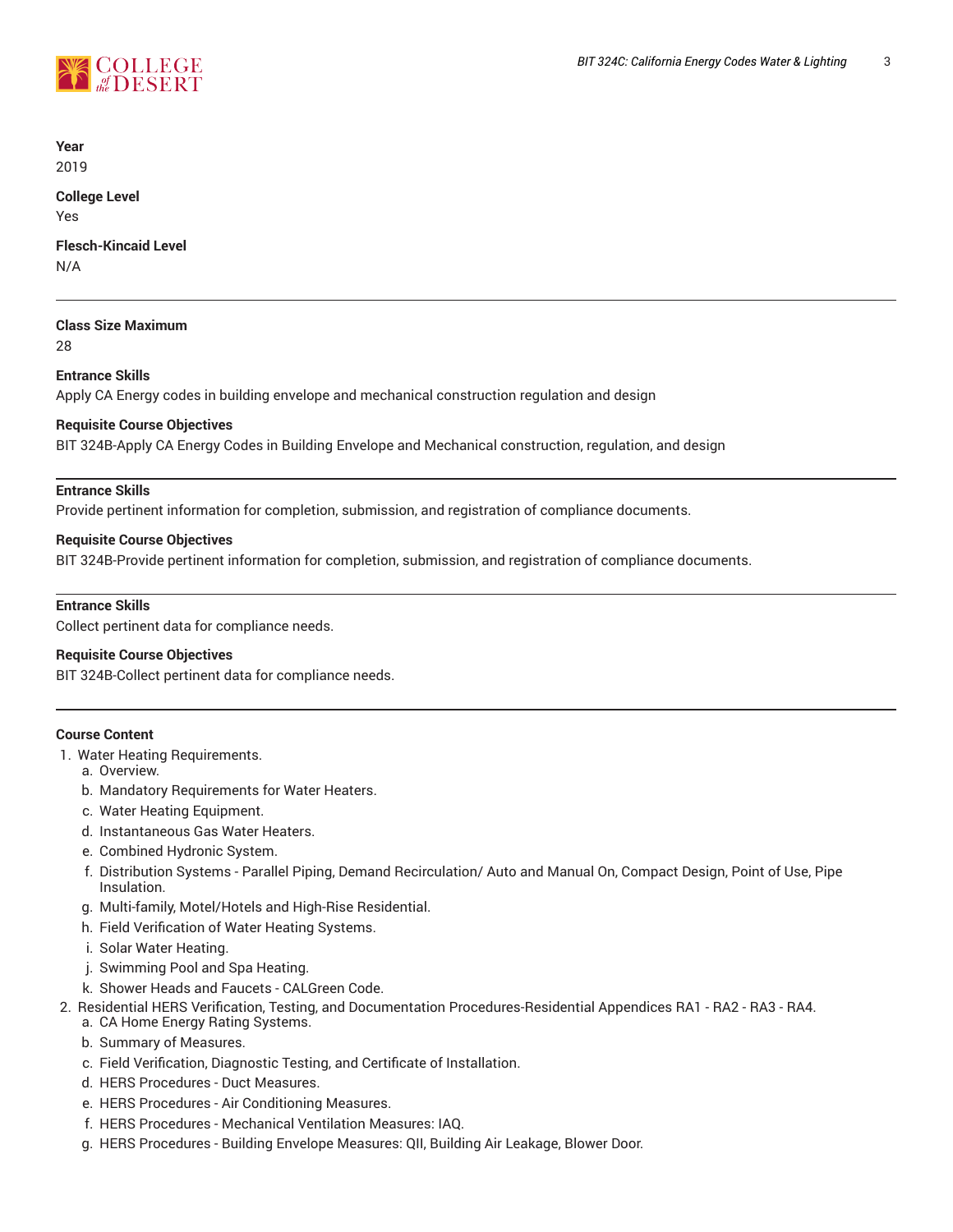

- h. HERS Procedures Single Family Domestic Hot Water Measures.
- i. HERS Procedures Multi-Family Domestic Hot Water Measures.
- j. HERS Documentation Registration.
- 3. Lighting and Controls
	- a. Mandatory Requirements for Lighting Control Devices and Systems, Ballasts, and Luminaires
	- b. Lighting Controls
	- c. Nonresidential Lighting and Controls
	- d. Nonresidential Outdoor Lighting Controls and Equipment
	- e. Sign Lighting Controls and Internally/Externally Illuminated Signs
	- f. Lighting Control Acceptance and Installation Requirements
	- g. Electrical Power Distribution Systems
	- h. Energy Management Control Systems (EMCS)
	- i. Lighting Power Density (LPD)- Complete Bldg, Area, and Tailored methods
	- j. Power Adjustment Factor
	- k. Automatic Daylighting
	- l. Sidelighting Primary and Secondary
	- m. Lighting Acceptance Testing and Compliance Documentation
- 4. Solar Ready
	- a. Overview
	- b. Covered Occupancies
	- c. Solar Zone Min. Area, Orientation, Shading
	- d. Construction Documents
	- e. NSHP
- 5. Additions and Alterations in Existing Low-rise Residential Buildings
	- a. Prescriptive Approach
	- b. Water Heating
	- c. Fenestration
	- d. Space Conditioning Systems
	- e. Duct Systems Duct Sealing
	- f. Roofs
	- g. Lighting
	- h. Performance Approach
- 6. Compliance Documents
	- a. Residential Forms (Over 100 forms)
	- b. Non-Residential Forms (Approx. 100 forms)
	- c. Navigating Compliance Forms
	- d. Understanding Compliance Forms
	- e. Acceptance Requirements

#### **Course Objectives**

|             | <b>Objectives</b>                                                                                                              |
|-------------|--------------------------------------------------------------------------------------------------------------------------------|
| Objective 1 | Apply the CA Energy Codes for Water Heating and Lighting in construction, regulation, and design.                              |
| Objective 2 | Determine needed compliance documents for various project scenarios in Water Heating, Lighting, Alterations, and<br>Additions. |
| Objective 3 | Demonstrate skills for employment in private or public construction fields, or become inspector or plans examiners.            |
| Objective 4 | Collect pertinent data for compliance needs.                                                                                   |
| Objective 5 | Provide pertinent information for completion, submission, and registration of compliance documents.                            |

#### **Student Learning Outcomes**

**Upon satisfactory completion of this course, students will be able to:**

Outcome 1 Identify the components of the Building Energy Efficiency Standards (Title 24, Section 6) and supporting documents for Water Heating and Lighting.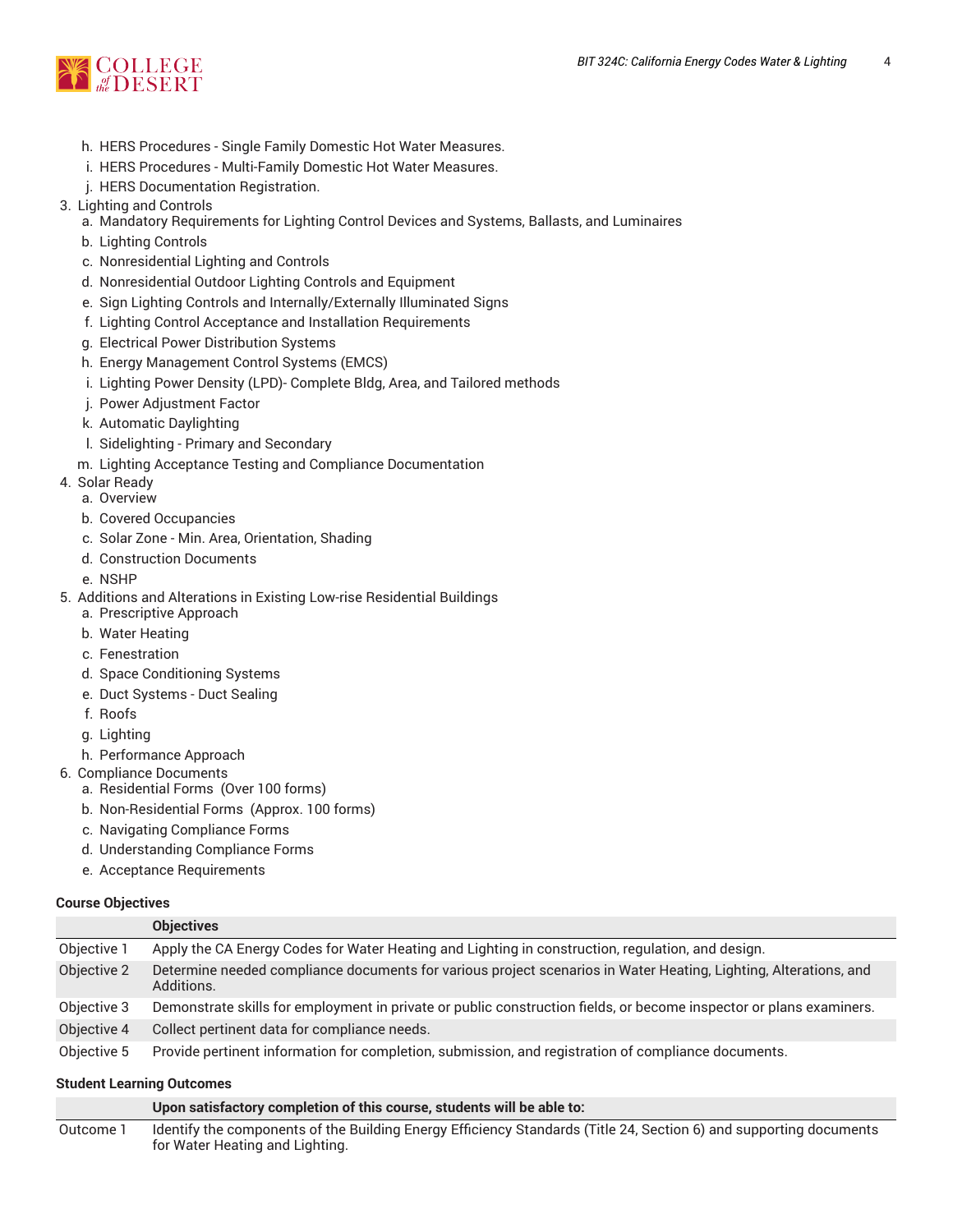

| Outcome 2 | Identify the requirements and methods of meeting energy code compliance, and building simulation requirements in |
|-----------|------------------------------------------------------------------------------------------------------------------|
|           | Water Heating and Lighting.                                                                                      |

Outcome 3 Examine the energy efficiency of a proposed design and construction of a building from the perspective of Water Heating, Lighting, Additions and Alterations.

#### **Methods of Instruction**

| <b>Method</b>                             | Please provide a description or examples of how each instructional<br>method will be used in this course.                                                                                                    |                                                                     |  |  |  |
|-------------------------------------------|--------------------------------------------------------------------------------------------------------------------------------------------------------------------------------------------------------------|---------------------------------------------------------------------|--|--|--|
| Lecture                                   | Presentation of topic in context.                                                                                                                                                                            |                                                                     |  |  |  |
| Demonstration, Repetition/Practice        | compliance.                                                                                                                                                                                                  | Multiple examples of energy code requirements and need for          |  |  |  |
| Discussion                                | Active participation in individual and group evaluation of code examples.                                                                                                                                    |                                                                     |  |  |  |
| Technology-based instruction              | construction examples.                                                                                                                                                                                       | Online research of energy codes to determine potential solutions to |  |  |  |
| Participation                             | Classroom and group discussions.                                                                                                                                                                             |                                                                     |  |  |  |
| <b>Methods of Evaluation</b>              |                                                                                                                                                                                                              |                                                                     |  |  |  |
| <b>Method</b>                             | Please provide a description or examples of how<br>each evaluation method will be used in this course.                                                                                                       | <b>Type of Assignment</b>                                           |  |  |  |
| Self-paced testing, Student preparation   | Research appropriate energy codes for the lighting<br>on a residential construction project and create<br>a 10-minute presentation on your recommended<br>solution and the research justifying the solution. | Out of Class Only                                                   |  |  |  |
| Student participation/contribution        | Present researched topic and participate in group<br>evaluation and critique.                                                                                                                                | In Class Only                                                       |  |  |  |
| Mid-term and final evaluations            | Comprehensive exams covering all content of the<br>course. Exams may be project based out-of-class<br>assignments or multiple choice in-class questions.                                                     | In and Out of Class                                                 |  |  |  |
| Tests/Quizzes/Examinations                | Timed quizzes to be completed out-of-class with<br>discussion of correct answers in-class.                                                                                                                   | In and Out of Class                                                 |  |  |  |
| Computational/problem-solving evaluations | Critique peer presentations on energy code<br>examples.                                                                                                                                                      | In and Out of Class                                                 |  |  |  |
| Other                                     | Out-of-class hours will be accounted for<br>electronically through the learning management<br>system.                                                                                                        | Out of Class Only                                                   |  |  |  |

#### **Assignments**

## **Other In-class Assignments**

- 1. Presentation of course subjects and materials.
- 2. Review code sections.
- 3. Examples of code applications.
- 4. Examples of code violations.

#### **Other Out-of-class Assignments**

- 1. Reading assignments of codes and handouts.
- 2. Visit construction sites (real and virtual).
- 3. Review code sections presented in class.

## **Grade Methods**

Pass/No Pass Only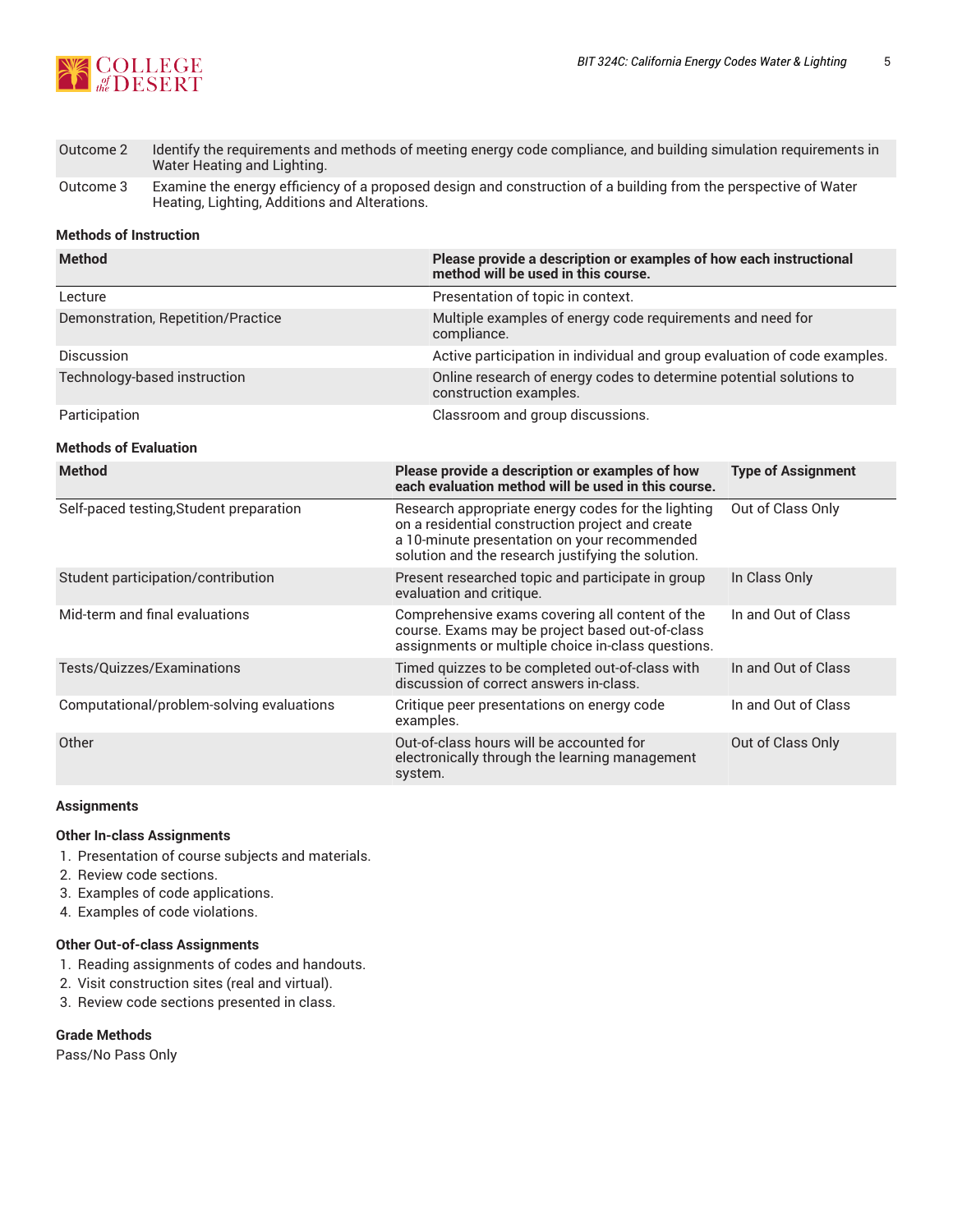

# **Distance Education Checklist**

# **Instructional Materials and Resources**

#### If you use any other technologies in addition to the college LMS, what other technologies will you use and how are you ensuring **student data security?**

The college LMS will be the only technology used to hold student data.

## **If used, explain how specific materials and resources outside the LMS will be used to enhance student learning.**

The resources below are needed for energy code assignments and they are all professional and exclusive websites that focus on the subject matter.

1. energy.ca.gov

- 2. (AHRI) Air conditioning HeatingRefrigeration Institute
- 3. (CEC) California Energy Commission
- 4. Building Standards Commission bsc.ca.gov
- 5. NFRC National Fenestration Rating Council

# **Effective Student/Faculty Contact**

#### Which of the following methods of regular, timely, and effective student/faculty contact will be used in this course?

#### **Within Course Management System:**

Timely feedback and return of student work as specified in the syllabus Discussion forums with substantive instructor participation Private messages Online quizzes and examinations Weekly announcements

#### **External to Course Management System:**

Direct e-mail Synchronous audio/video Telephone contact/voicemail

#### Briefly discuss how the selected strategies above will be used to maintain Regular Effective Contact in the course.

Through group discussions, email correspondence, voicemail

**If interacting with students outside the LMS, explain how additional interactions with students outside the LMS will enhance student learning.**

None

# **Other Information**

#### Provide any other relevant information that will help the Curriculum Committee assess the viability of offering this course in an online **or hybrid modality.**

Background information: Title 24 is a state legislative mandate instated in the early 1970's to reduce California's energy consumption. It is mandatory for any residential and commercial, new or remodel project that requires a permit approval. Viability: Because a Title 24 energy analysis report is such a prevalent factor in the process of attaining a building permit, and due to the fact that this course is the newest in the series of BIT courses, the demand will be high. Individuals in the professional industry (contractors, building inspectors, plans examiners, architects, engineers, and city agency employees) will need to enroll in this course to remain current with updated standards. 3. By 2020, all new residential construction will be required to be ZNE ready and by 2030, all new commercial construction will be required to be ZNE ready. One requirement to be ZNE ready is to have a valid and proper Title 24 energy analysis report available for submittal. This course covers all the necessary information explained in the California Energy Commission (CEC) and this course in a distance education modality will be a model for other community colleges in California.

# **MIS Course Data**

#### **CIP Code**

46.0403 - Building/Home/Construction Inspection/Inspector.

**TOP Code** 095720 - Construction Inspection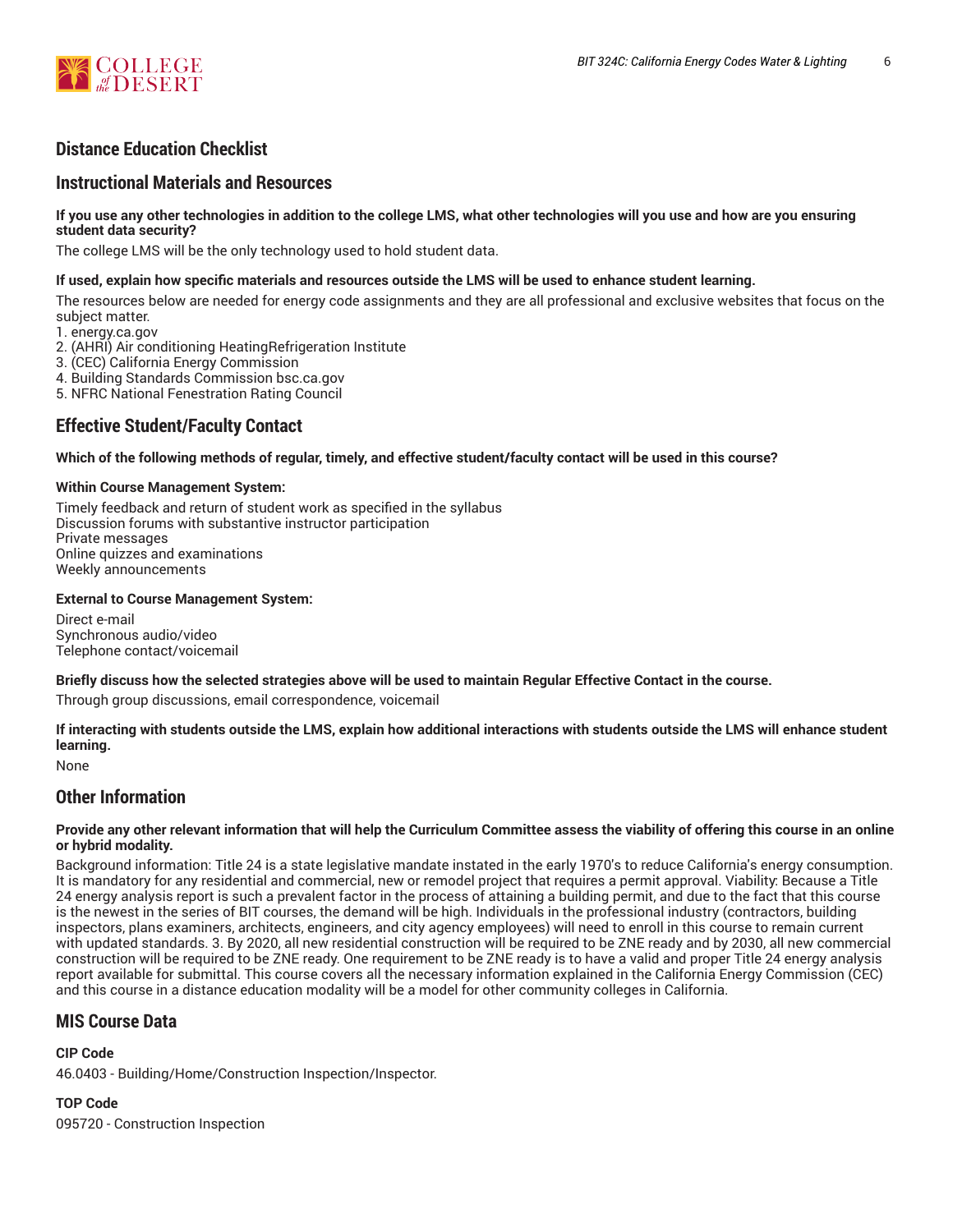

**SAM Code** C - Clearly Occupational

**Basic Skills Status** Not Basic Skills

**Prior College Level** Not applicable

**Cooperative Work Experience** Not a Coop Course

**Course Classification Status** Other Non-credit Enhanced Funding

**Approved Special Class** Not special class

**Noncredit Category** Short-Term Vocational

**Funding Agency Category** Not Applicable

**Program Status** Program Applicable

**Transfer Status** Not transferable

**Allow Audit** No

**Repeatability** Yes

**Repeatability Limit** NC **Repeat Type** Noncredit

#### **Justification**

Noncredit courses are repeatable until students achieve the skills and competencies required to meet the objectives and outcomes of the course.

**Materials Fee**

No

**Additional Fees?** No

# **Approvals**

**Curriculum Committee Approval Date** 10/17/2019

**Academic Senate Approval Date** 10/24/2019

**Board of Trustees Approval Date** 11/13/2019